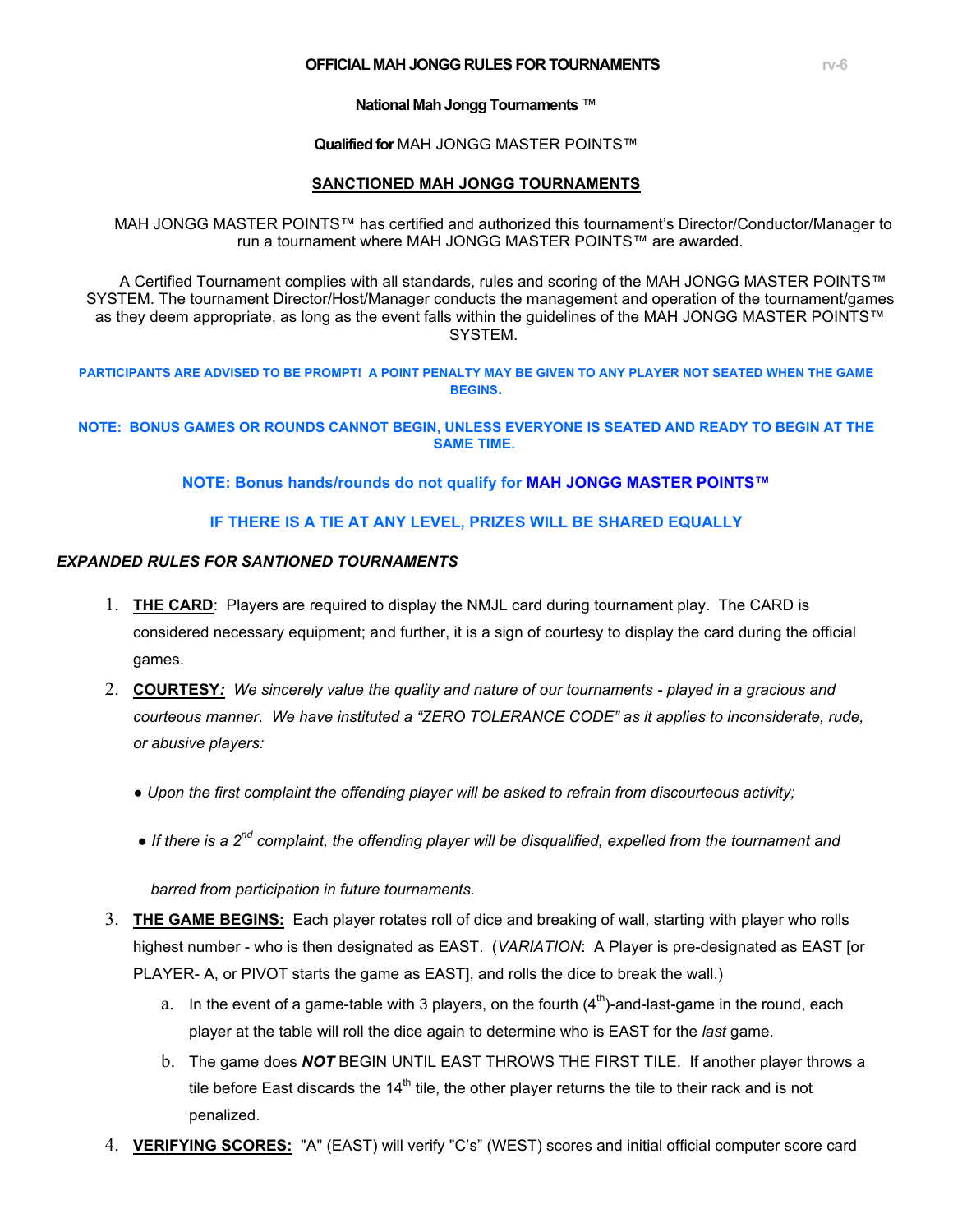(or score sheet) and vice-versa. "B" (NORTH) will verify "D's" (SOUTH) scores and initial the official computer score card (or score sheet) and vice-versa. The scorekeeper will not accept any unverified scorecards or score sheets.

*VARIATION*: In games/tournaments where there is a designated EAST-SCOREKEEPER, then all gamescores will be verified by EAST.

## 5. **CHARLESTON:**

- a. The First Charleston of 3 passes is compulsory; the Second Charleston then proceeds if all players agree.
- b. Any player may stop the passing after the first Charleston is completed. A player who wishes to stop the Charleston after the first pass should caution the other players in a timely manner, to not make the  $2^{nd}$ left-pass. If no other player has racked any tiles from the  $2^{nd}$  left-pass of the Charleston, then the  $2^{nd}$  left-pass may be re-called by the player who wishes to stop the passing. The Optional "across-Pass" may be completed.
- c. There is NO Charleston at a game-table of 3 players.
- 6. **PICKING AHEAD**: Positively *NO PICKING AHEAD.* Each Player picks before discarding. A player should be declared "Dead" for picking ahead. Player's turn begins when they pick a tile or call a tile for exposure.
- 7. **STEALING A TILE (BLIND PASS):** If you steal a tile you may not look at it. If you look at it, you will be **penalized ten (-10) points** at the end of that game.
- 8. **WRONG END OF THE WALL:** If a player picks from the wrong wall –or- from the wrong end of the wall, that player is "dead." However, if the mistake is not discovered until after more than one player has picked from the wrong wall or the wrong end of the wall, then the game continues and players continue picking from that wall.
- 9. A **DISCARDED TILE** may be called for Mah Jongg or exposure, until such time as the subsequent player either **DISCARDS OR RACKS** the next tile. A tile is considered RACKED when it is placed *within* the rack, not on top of or in front of the rack. Once a discarded tile has been "covered" by another discarded tile (even a JOKER), it cannot be claimed for an exposure or Mah Jongg,
- 10. **SCORING:** SCORING for each hand is same as on the current National Mah Jongg League (NMJL) Standard Hands and Rules card.
	- a. **PICK OWN MAH JONGG: Add Ten points (+10 POINTS)** to score when player **picks** own Mah Jongg
	- b. **NO-JOKER BONUS HAND: Add Twenty Points (+20 points)** to score when player declares Mah Jongg and there are no Jokers in the hand. **Exception:** There is no bonus given on any of the hands listed under the Singles - Pairs Group.
	- c. **WALL GAME: Add ten points (+10 points** )to each player's score for a "Wall" game.
	- d. **INCOMPLETE GAME:** If a game is not completed within designated time, each player receives **"ZERO." NO POINTS GIVEN.** If a player's hand goes "dead", or is declared "dead", player does not get ten points even if it is a "Wall" game.
	- e. **PENALTY: Minus -10 points (-10 POINTS)** to a player who throws winning tile to player who has  **no exposures on rack or who has one (1) exposure on rack.**
	- f. **PENALTY: Minus -20 points (-20 POINTS)** to player who throws winning tile to player who has **two**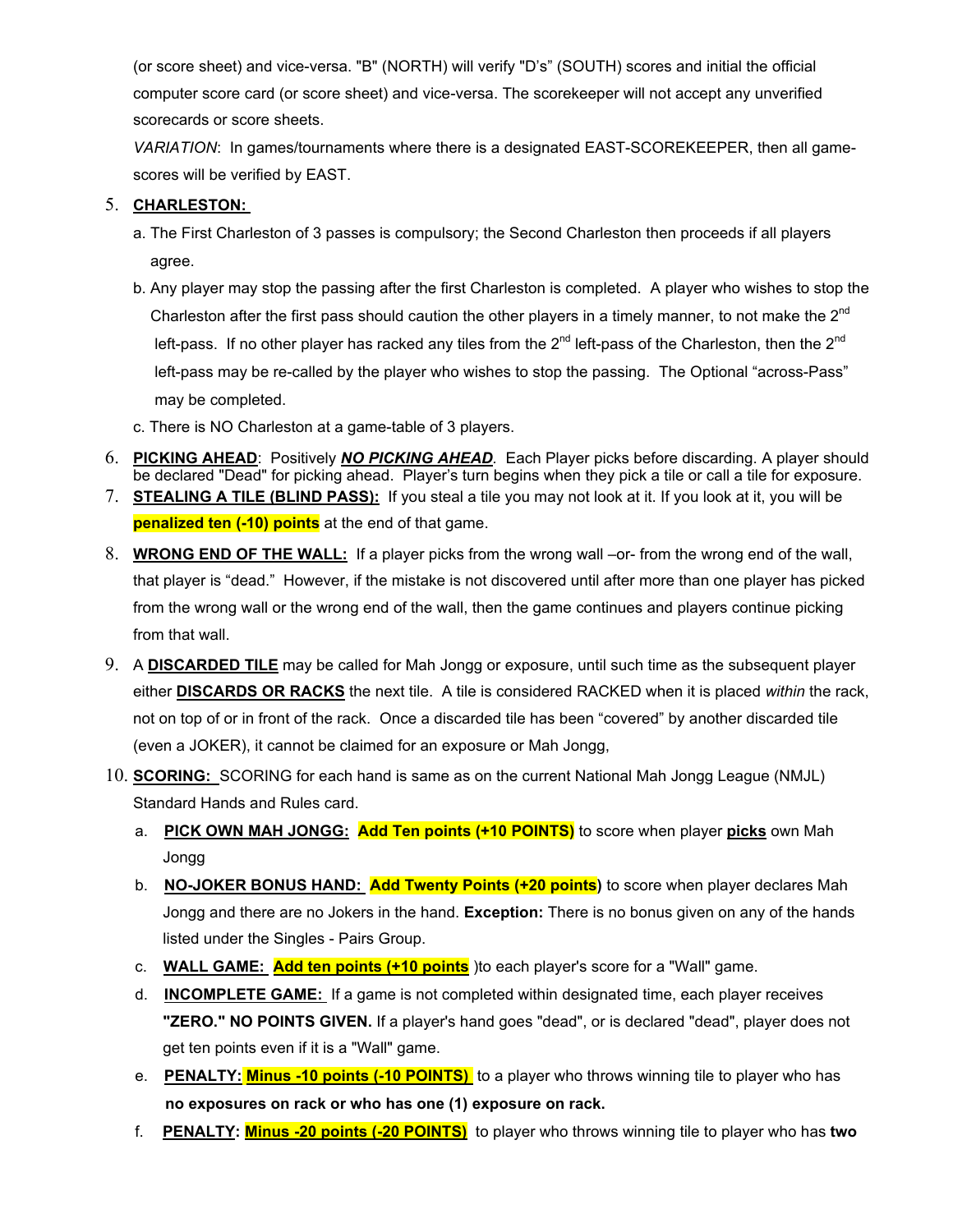**(2) exposures on rack**.

- g. **PENALTY: Minus -25 points (-25 POINTS)** to player who throws winning tile to player who has **three (3) exposures on rack**.
- h. **"DEAD" PLAYER** In the event of a **Wall Game** Dead players get **"0" (Zero). "DEAD" PLAYER**  receives Zero (0) points, applies even in the event of being called "dead" on the last discard. **NO TABLE TALK** (whether hand is "dead). If you think a hand is "dead", declare it! However, if you declare a hand "dead" in error, your hand is "dead".
- 11. **MIS-NAMING A TILE:** There is NO scoring penalty for mis-naming a tile. However.....
	- a. If the discarder has the correct tile in their hand, the correct tile must be discarded in place of the incorrect tile. If necessary, contact the Director to ascertain that the correct tile is/is not in the discarder's hand.
	- b. If the discarder does not have the correct tile in their hand, the game proceeds, following the correct naming of the tile.
	- c. A **MIS-NAMED** discarded tile **may be claimed** for MAH JONGG. The discarder is penalized the appropriate amount of points.

## 12. **EXPOSING IN ERROR:**

- a. If a tile is claimed for an exposure, and it is touched or moved by the player who claims the tile, it must be used in an exposure.
- b. If a mis-named tile is called for an exposure, the discarder must provide the correct tile if it is the discarder's hand. If the discarder does not have the correct tile in their hand, the game proceeds.
- c. If the claimer has exposed tiles, prior to discovering that the discarded tile was misnamed, then the exposer must use the tile that was discarded in an exposure. If unable to use the tile, then claimer is "dead."
- d. Incorrect exposures may be corrected, until such time as the exposer has discarded a tile to end their turn.

## 13. **MAH JONGG IN ERROR:**

- a. There is no penalty for *claiming* Mah Jongg in error.
- b. If player claims mah jongg in error, and displays or exposes any of the tiles in the hand, then player is "dead," and receives ZERO points.
- c. If a player who has been playing an exposed hand calls Mah Jongg or exposes in error, any exposures made BEFORE the error stay on top of rack, and any player may redeem and **JOKER** or Jokers when it is their turn. Player with erring hand is dead and stops picking and discarding.
- d. If Mah Jongg is called in error, and three other players expose their hands, all get **"ZERO"** (0) points**. If one person does not expose hand, that player gets ten (10) points**... everyone else gets **"ZERO" (0) points**. If Mah. Jongg is called in error and two or more hands are intact, game continues.
- e. If a concealed hand is incorrectly exposed for Mah Jongg, tiles must be returned to rack. Joker or Jokers cannot be redeemed and player stops picking and discarding.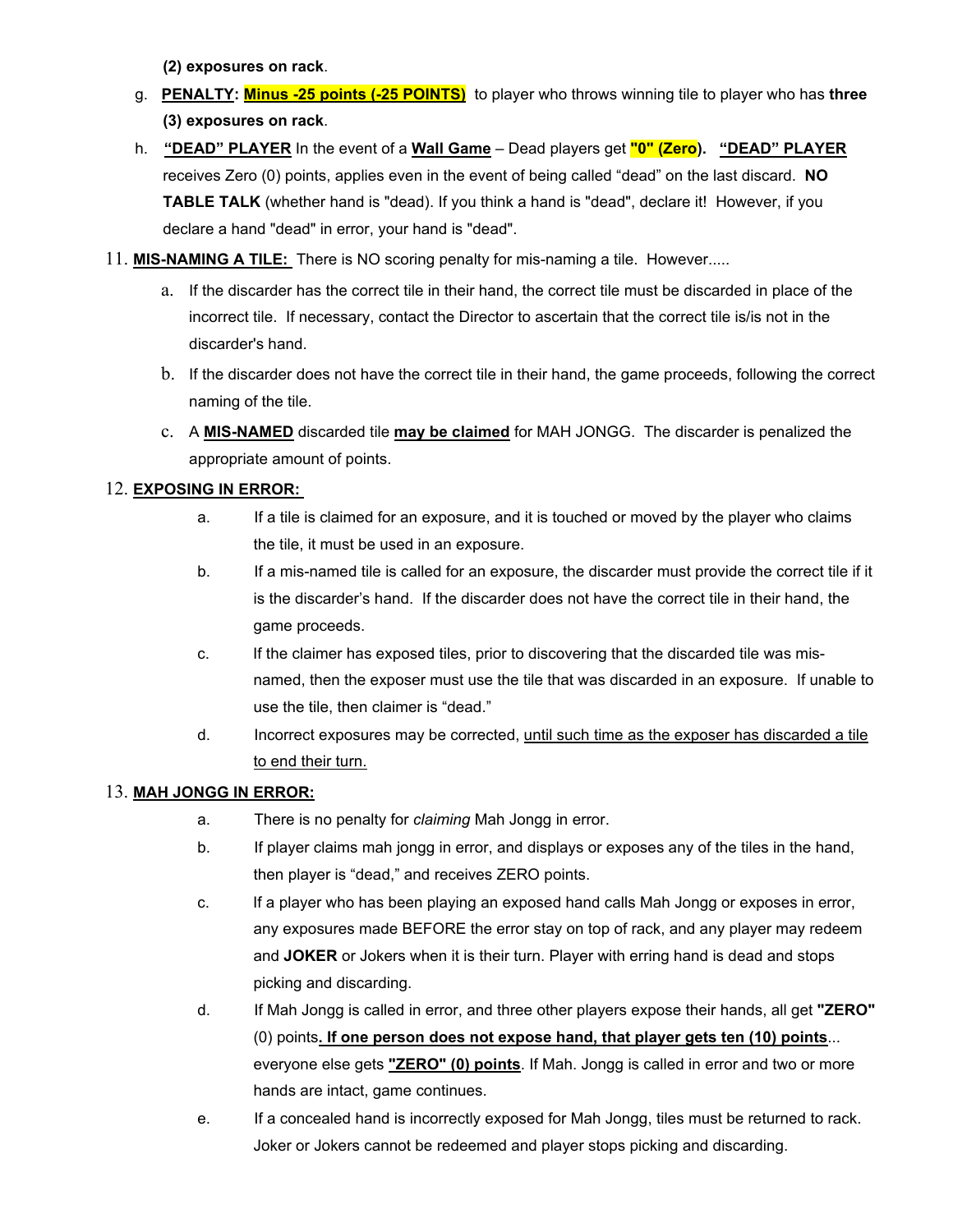- 14. **EXPOSURES:** Player claiming a tile for an exposure or Mah Jongg must place the tile on **TOP** of the rack, *not in* the rack. At the *discretion of the Director*, a player may be called "dead," for putting the claimed tile *in* the rack.
- 15. **JOKERS:** Player must pick a tile from the wall to start their turn, prior to exchanging a tile for an exposed joker on another player's rack. Exposed JOKERS from a "dead" hand may be exchanged, provided the exposure was a correct exposure that was made prior to the exposed player being declared "dead;" in other words, that Joker-exposure was not *the reason* for the exposed-player being declared "dead."
- 16. **MIS-CLAIMING A TILE:** A player may "call" a tile and then decide not to claim a tile, provided they have *not touched or exposed the tile*, or have *not exposed* any tiles from their hand. They may change their mind with no penalty.
- 17. **DISPLAYING MAH JONGG HAND**: When declaring Mah Jongg, the hand should be displayed as it appears on the Mah Jongg Card. If you do not display the hand in proper order, *and another player asks you to do so..... you must do so*. If you refuse, your hand may be declared dead and the game will continue.
- 18. **SIMULTANEOUS SITUATIONS**: Sometimes a tile may be claimed at the same time as another player racks or discards their next tile. This comes under the "Mah Jongg Rule of Simultaneous Occurrence," also known as "Interception," "Precedence of Claims," and "Concurrency." In this event, the claimant will receive the benefit of the doubt. Please contact the Director for the official ruling in this matter.
- 19. **TIME LIMIT:** Approximately one (1) hour is allotted for each round. At the discretion of the Tournament Director, some tournaments may allow 50-55 minutes. After four (4) games (a round), one player collects score cards and brings all four (4) of them to Director's table. All four score cards *must* be handed in together.
- 20. **TABLE ROTATION:** Rotating to a new table after every four (4) games is a standard process for tournament play. PLAYER MOVEMENT:

If you are sitting in an "A" (EAST) Seat – Go UP 1 table after each round

If you are sitting in a "B" (NORTH Seat – Go DOWN 1 table after each round

If you are sitting in a "C" (WEST) Seat – Go UP 2 tables after each round

If you are sitting in a "D" (SOUTH) seat – Go DOWN 2 tables after each round

#### 21. **SUBMITTING SCORE CARDS AND SHEETS:**

*MAKE SURE THAT ALL SCORES ARE VERIFIED AND SIGNED. DO NOT LEAVE THE ROOM BEFORE YOU SUBMIT THE SCORE CARDS OR SCORE SHEETS TO THE SCOREKEEPER.*

1<sup>ST</sup> session player "A" (EAST) will collect **ALL 4 CARDS** or sheets and turn them in to the official scorekeeper.

2ND session player "B" (NORTH) will collect **ALL 4 CARDS** or sheets and turn them in to the official scorekeeper.

 $3<sup>rd</sup>$  session player "C" (WEST) will collect **ALL 4 CARDS** or sheets and turn them in to the official scorekeeper.

4th session player "D" (SOUTH) will collect **ALL 4 CARDS** or sheets and turn them in to the official